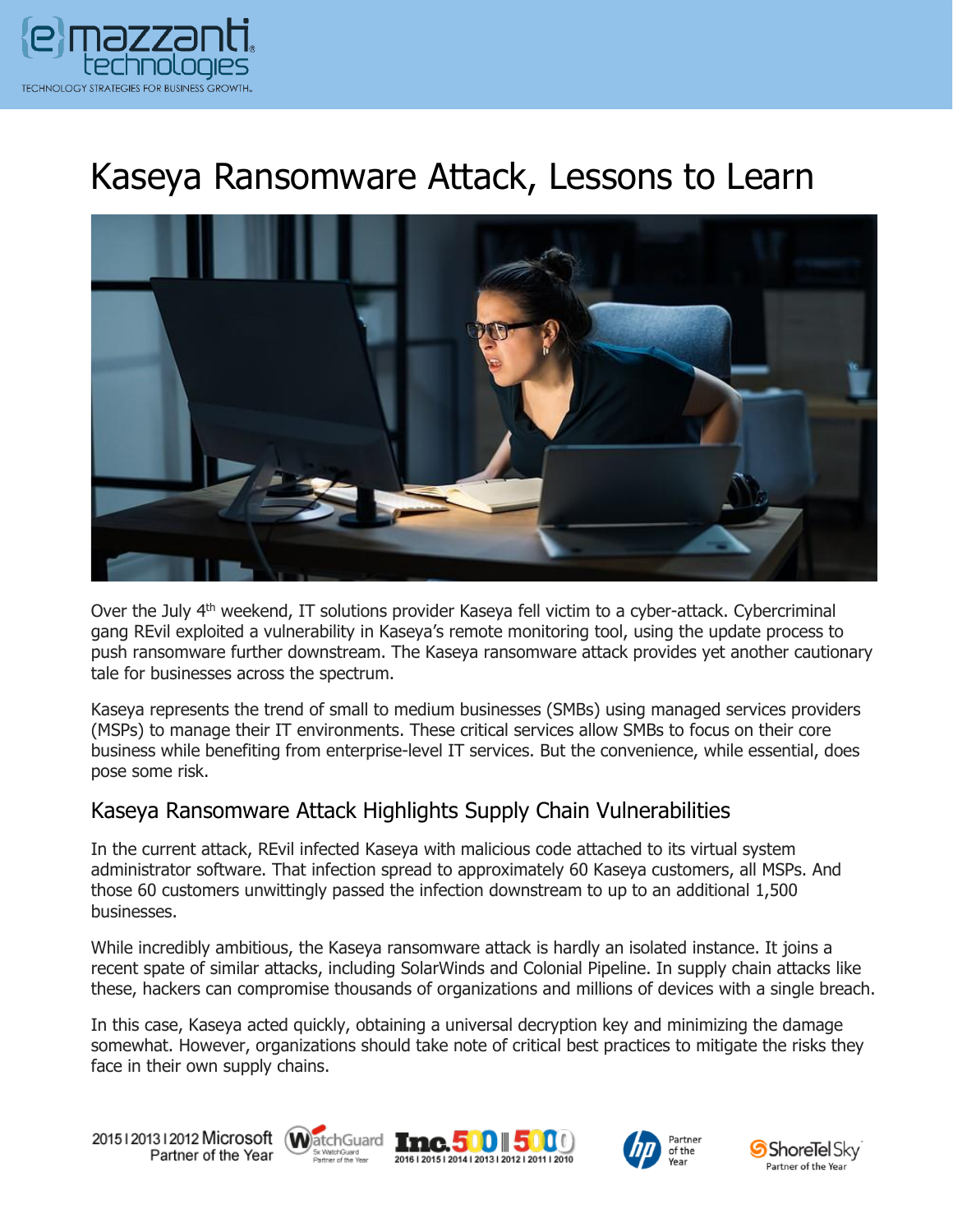

## Update Business Continuity Plans

No matter how diligently an organization addresses cybersecurity, the chances of experiencing an attack run high. Ironically, Kaseya won several cybersecurity excellence awards just months before the attack. Consequently, businesses should take time to regularly update their business continuity and [incident response plans.](https://www.emazzanti.net/incident-response-plan/)

First and foremost, every business continuity plan must include running and testing backups regularly. Adhere to the 3-2-1 rule. This implies keeping three copies of the backup. Store two of those backups locally, but on different types of media. Store the remaining copy off-site. [Automate backups](https://messagingarchitects.com/data-backup-best-practices/) where possible.

Incident response plans work in conjunction with business continuity plans to define a response team and communication plan in advance of an incident. With a plan in place, organizations can respond quickly, minimizing damage and interruptions to the business at hand.

### Conduct Security Assessments and Monitoring

The Kaseya attack happened very quickly. Only two hours lapsed between the time servers were infected and the time the ransomware deployed on individual devices. The speed and sophistication of the attack underscores the need for continuous monitoring.

Organizations should run initial risk assessments to pinpoint vulnerabilities. This will identify gaps and help security teams formulate a plan for strengthening the security posture. But a single assessment provides only minimal protection. On the other hand, continuous, automated monitoring will provide real-time alerts to any suspicious activity.

20151201312012 Microsoft WatchGuard Tnc. 500 500 Partner of the Year